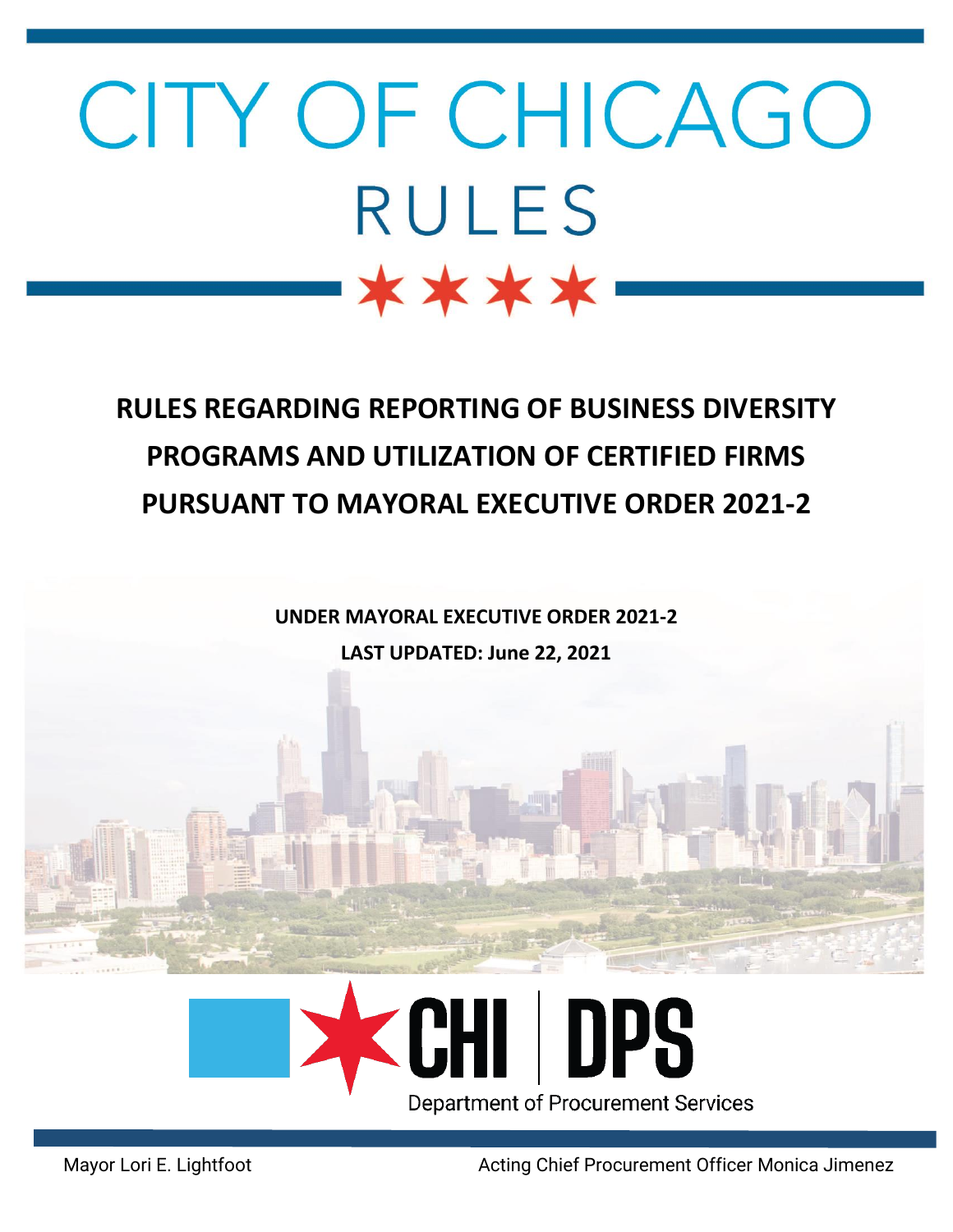BY AUTHORITY VESTED IN THE CHIEF PROCUREMENT OFFICER OF THE DEPARTMENT OF PROCUREMENT SERVICES PURSUANT TO SECTION 5 OF MAYORAL EXECUTIVE ORDER 2021-2, THE FOLLOWING RULES REGARDING REPORTING OF BUSINESS DIVERSITY PROGRAMS AND UTILIZATION OF CERTIFIED FIRMS PURSUANT TO MAYORAL **EXECUTIVE ORDER 2021-2 ARE HEREBY ADOPTED.** 

By Order of the Acting Chief Procurement Officer:

Signed Date: ctin ement

**JUN 2 2 2021** 

Effective:

JUN 2 2 2021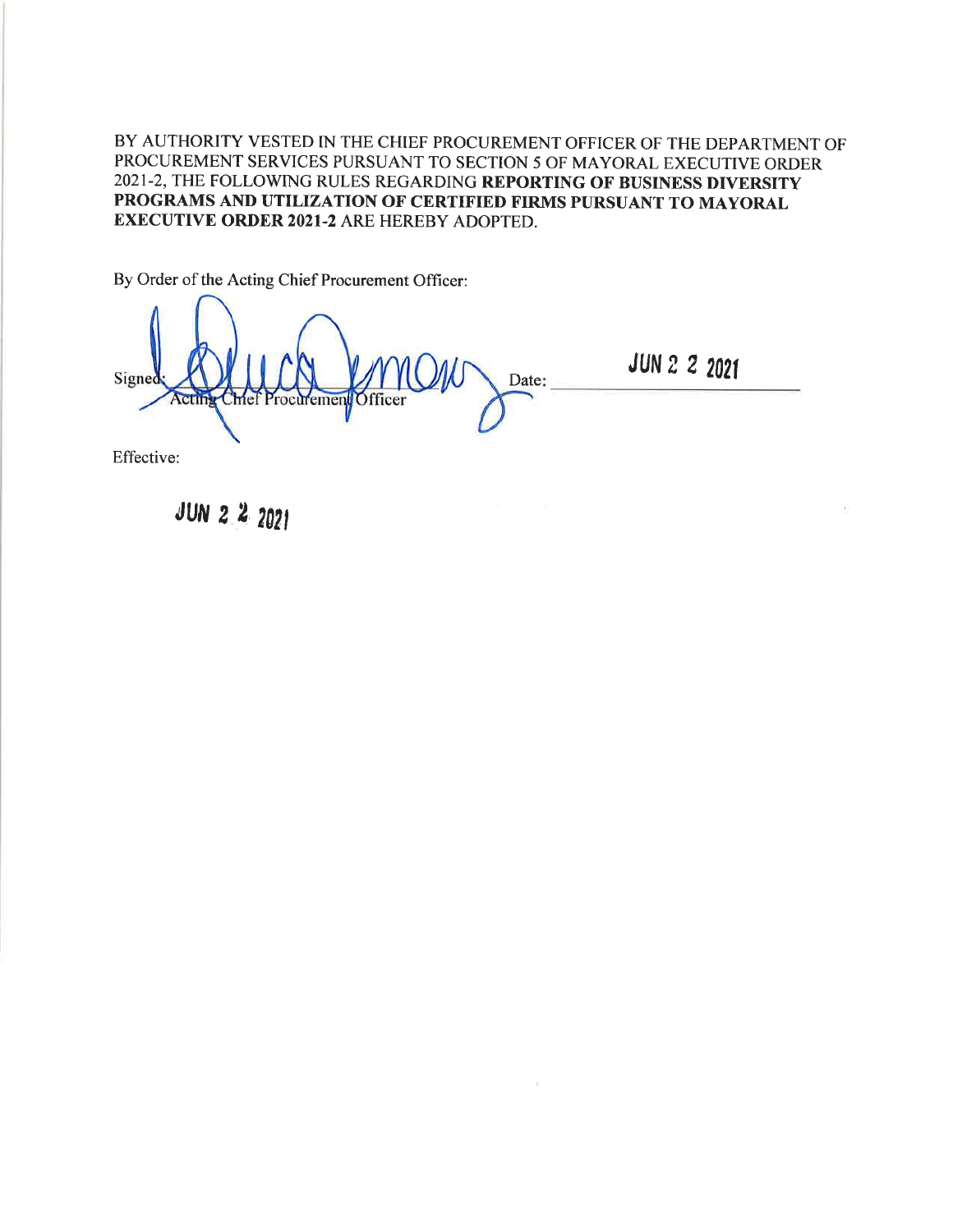

#### **Rules Regarding Reporting of Business Diversity Programs and Utilization of Certified Firms Pursuant to Mayoral Executive Order 2021-2**

Pursuant to Mayoral Executive Order 2021-2 (the "Order"), the Chief Procurement Officer is empowered to issue rules regarding the implementation of the Order.

#### **I. Definitions**

**"Assist Agency"** means a non-profit organization, chamber of commerce, or similar organization that seeks to advance the interests of small, minority-owned, women-owned, and other historically underutilized businesses.

**"Business Diversity Program"** means a program or initiative of a business enterprise which encourages or facilitates the use of minority-owned, women-owned, and other historically underutilized businesses as contractors, consultants, suppliers, or service providers for that business.

**"Certified Firm"** means a firm possessing certification(s) recognized by the City of Chicago pursuant to MCC Chapter 2-92 or 49 CFR Parts 23 or 26. (MBEs, WBEs, BEPDs, VBEs, DBEs, and ACDBEs.)

**"Compliance Official"** means the City official charged with monitoring contract compliance with respect to participation in particular contract by M/WBE or DBE firms. In the case of the contracts awarded under the authority of the CPO, the CPO or designee is the Compliance Official for that contract.

**"Contract"** means: (1) a contract for the City to purchase goods or services regardless of the contracting City department or agency, or (2) a Redevelopment Agreement. A Delegate Agency Contract is not a Contract for purposes of the Order.

**"Contractor"** means the counterparty to the City on any Contract.

**"Contracting Executive" or "CE"** means the head of any executive department or agency of City government, or other City officer, or their designee, who exercises any contracting authority. In the context of a contract awarded under the authority of the CPO, the CPO or designee is the Contracting Executive for that contract.

**"Compliance Plan"** means the plan submitted by a Contractor, which becomes part of the Contract, showing how the Contractor plans to meet the Contract Specific Goals for M/WBE or DBE participation. The Plan may include Schedules C and D.

**"CPO"** means the Chief Procurement Officer of the City.

**"Delegate Agency Contract"** means a contract with a not-for-profit or for-profit organization which provides social services (including but not limited to job training and placement, education, child day care, emergency shelter, home-delivery meals, and health care) to targeted communities under agreements with the city which are funded by federal or state grants and paid on a pass-through basis.

**"Projected Utilization Schedule"** means a time schedule of performance for a contract (or in the case of a redevelopment agreement, for the City-supported construction work under the agreement) projecting a schedule for performance by Certified Firms against the general schedule of performance. The Schedule must indicate the amount of work to be performed by each Certified firm expressed in both estimated cost and percentage of the work overall, and must be in a form acceptable to the CE.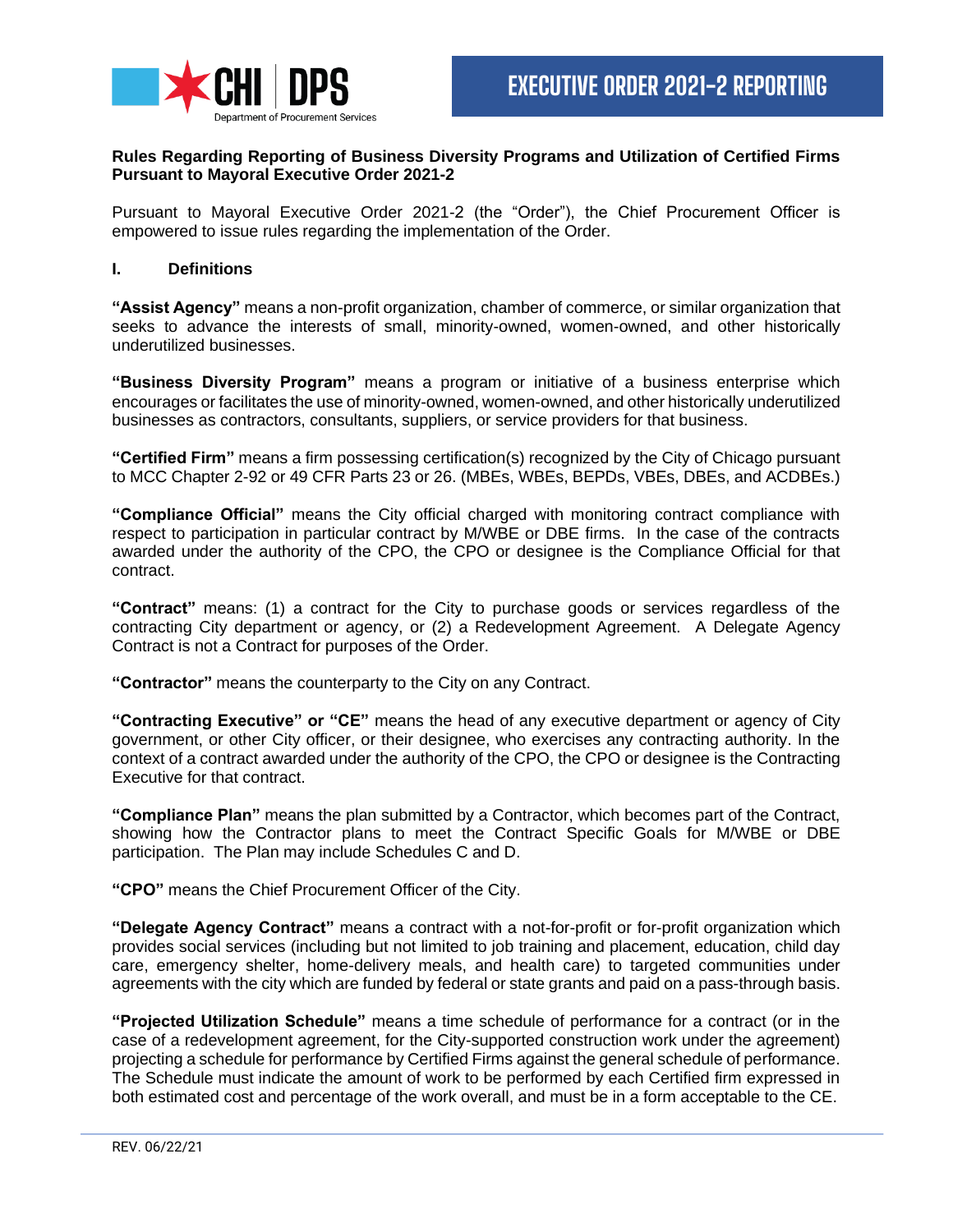**"Quarterly Utilization Report"** means a quarterly report on the actual usage (based on percentage of contract value) of Certified Firms throughout the duration of a Contract, comparing actual usage with projected usage as shown in the Proposed Utilization Schedule, and including an explanation and recovery plan if participation by Certified Firms is 5% or more below projected usage based on contract value.

**"Redevelopment Agreement"** means any redevelopment or similar agreement involving the construction or rehabilitation of real estate with an expected grant or forgivable loan by the City of funds of \$1,000,000 or more (or such other amount as determined by the CPO from time to time), and which does not involve a grant under Chapter 16-14 of the MCC, "Neighborhood Opportunity Fund."

#### **II. Certified Firm Utilization Transparency**

- A. Applicability: All Contracts containing goals for the utilization of Certified Firms (MBE, WBE, or DBE goals), unless not permitted due to the requirements of the funding source.
- B. Projected Utilization Schedule:
	- 1. Before the award of all Contracts, the applicable Contracting Executive will require that the anticipated contract awardee submit a "Projected Utilization Schedule" as part of the Compliance Plan submittals, showing when and to what extent in the schedule for performance of the Contract the MBEs and WBEs or DBEs listed in the Compliance Plan for the Contract are expected to be used toward the contract-specific goals.
		- a. For contracts awarded pursuant to low bid requiring a Performance and Payment Bond as a condition of award, the Projected Utilization Schedule must be submitted no later than the due date for submission of the bond unless otherwise directed by the CE.
		- b. For contracts awarded pursuant to a Request for Proposals or Request for Qualifications, the CE shall designate a due date for the Projected Utilization Schedule to be submitted by selected proposer(s) during the negotiation process.
		- c. For master agreements for task order professional services awarded pursuant to a request for qualifications where the Compliance Plan is submitted on a task-by-task basis, Projected Utilization Schedules specific to each task will be submitted with the task order proposals.
		- d. For all other contracts, the CE shall designate the due date prior to award.
	- 2. The Contracting Executive or Compliance Official may require explanations or submittal of a revised or more detailed Schedule at any time, as that officer deems appropriate, in order to facilitate compliance with, and monitoring of, the M/WBE or DBE commitments of the contract. Contractor-initiated changes to the Schedule will be handled like any other requested change to a Compliance Plan submittal.
	- 3. Like any other Compliance Plan submittal, a Projected Utilization Schedule, once accepted and approved by the Compliance Official, becomes part of the Contractor's Compliance Plan.
	- 4. The Contracting Executive may award a contract after submittal of a Projected Utilization Schedule but before approval of that Schedule as part of the Compliance Plan when (a) provision of a detailed project schedule is part of the contract scope of work, or (b) the CE otherwise determines that it is the best interest of the City. In the case of (a), the CE shall require submission of a revised Projected Utilization Schedule for approval as part of the Compliance Plan no later than submission of the detailed project schedule.